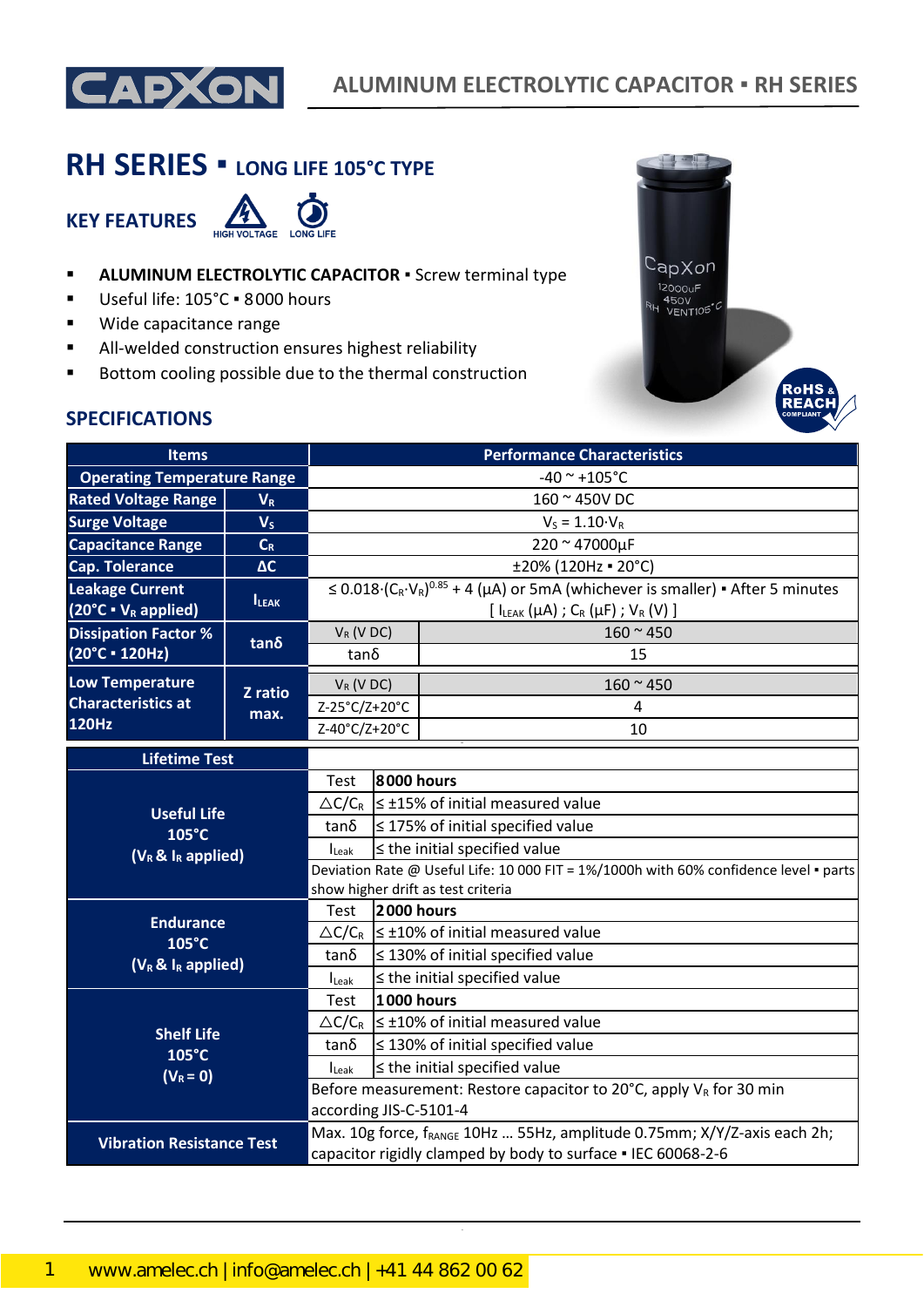

**STANDARD RATINGS see terminal code at dimensions table** 

| $V_R$<br>(V) | $C_R$<br>$(\mu F)$ | øD<br>(mm) | L<br>(mm) | Typ. ESR<br>+20°C = 120Hz<br>$(m\Omega)$ | Max. ESR<br>+20°C = 120Hz<br>$(m\Omega)$ | $I_R$ • Max.<br><b>Ripple Current</b><br>+105°C · 120Hz<br>(mA rms) | <b>CapXon Part Number</b>   |
|--------------|--------------------|------------|-----------|------------------------------------------|------------------------------------------|---------------------------------------------------------------------|-----------------------------|
|              | 1000               | 35         | 60        | 110                                      | 200<br>1900                              |                                                                     | RH102M160P600               |
|              | 1500               | 35         | 80        | 68                                       | 130                                      | 2500                                                                | RH152M160P800               |
|              | 2200               | 35         | 100       | 48                                       | 90                                       | 3300                                                                | RH222M160PA00               |
|              | 3300               | 35         | 120       | 32                                       | 60                                       | 4500                                                                | RH332M160PA20               |
|              | 3300               | 51         | 80        | 32                                       | 60                                       | 4500                                                                | RH332M160R800               |
|              | 4700               | 51         | 100       | 22                                       | 42                                       | 5500                                                                | RH472M160RA00               |
|              | 6800               | 51         | 140       | 15                                       | 29                                       | 7800                                                                | RH682M160RA40               |
| 160          | 6800               | 63.5       | 100       | 15                                       | 29                                       | 7500                                                                | RH682M160SA00               |
|              | 10000              | 63.5       | 120       | 10                                       | 20                                       | 8800                                                                | RH103M160SA20               |
|              | 15000              | 76.2       | 120       | $\overline{7}$                           | 13                                       | 10800                                                               | RH153M160TA20               |
|              | 22000              | 76.2       | 140       | 5                                        | 9                                        | 13800                                                               | RH223M160TA40               |
|              | 22000              | 89         | 130       | 5                                        | 9                                        | 14500                                                               | RH223M160XA30               |
|              | 33000              | 89         | 140       | 3                                        | 6                                        | 15500                                                               | RH333M160XA40               |
|              | 47000              | 89         | 220       | 3                                        | 5                                        | 19200                                                               | RH473M160XB20               |
|              | 680                | 35         | 50        | 150                                      | 290                                      | 1400                                                                | RH681M200P500               |
|              | 1000               | 35         | 60        | 110                                      | 200                                      | 2000                                                                | RH102M200P600               |
|              | 1500               | 35         | 80        | 68                                       | 130                                      | 2500                                                                | RH152M200P800               |
|              | 2200               | 35         | 120       | 48                                       | 90                                       | 3600                                                                | RH222M200PA20               |
|              | 2200               | 51         | 80        | 48                                       | 90                                       | 3600                                                                | RH222M200R800               |
|              | 3300               | 51         | 80        | 32                                       | 60                                       | 4600                                                                | RH332M200R800               |
|              | 3300               | 51         | 100       | 32                                       | 60                                       | 4800                                                                | RH332M200RA00               |
| 200          | 4700               | 51         | 140       | 22                                       | 42                                       | 6400                                                                | RH472M200RA40               |
|              | 4700               | 63.5       | 100       | 22                                       | 42                                       | 6200                                                                | RH472M200SA00               |
|              | 6800               | 63.5       | 120       | 15                                       | 29                                       | 7700                                                                | RH682M200SA20               |
|              | 10000              | 76.2       | 120       | 10                                       | 20                                       | 10000                                                               | RH103M200TA20               |
|              | 15000              | 76.2       | 140       | $\overline{7}$                           | 13                                       | 11500                                                               | RH153M200TA40               |
|              | 15000              | 76.2       | 160       | $\overline{7}$                           | 13                                       | 12200                                                               | RH153M200TA60               |
|              | 22000              | 76.2       | 160       | 5                                        | 9                                        | 15500                                                               | RH223M200TA60               |
|              | 22000              | 89         | 140       | 5                                        | 9                                        | 16500                                                               | RH223M200XA40               |
|              | 470                | 35         | 60        | 220                                      | 420                                      | 1200                                                                | RH471M250P600               |
|              | 680                | 35         | 80        | 150                                      | 290                                      | 1700                                                                | RH681M250P800               |
|              | 1000               | 35         | 100       | 110                                      | 200                                      | 2500                                                                | RH102M250PA00               |
|              | 1500               | 51         | 80        | 68                                       | 130                                      | 2900                                                                | RH152M250R800               |
|              | 2200               | 51         | 100       | 48                                       | 90                                       | 4000                                                                | RH222M250RA00               |
|              | 3300               | 51         | 140       | 32                                       | 60                                       | 5300                                                                | RH332M250RA40               |
| 250          | 3300               | 63.5       | 100       | 32                                       | 60                                       | 5000                                                                | RH332M250SA00               |
|              | 4700               | 63.5       | 120       | 22                                       | 42                                       | 6600                                                                | RH472M250SA20               |
|              | 6800               | 76.2       | 120       | 15                                       | 29                                       | 8300                                                                | RH682M250TA20               |
|              | 10000              | 76.2       | 160       | 10                                       | 20                                       | 11000                                                               | RH103M250TA60               |
|              | 10000              | 89         | 140       | 10                                       | 20                                       | 11500                                                               | RH103M250XA40               |
|              | 15000              | 89         | 170       | $\overline{7}$                           | 13                                       | 14500                                                               | RH153M250XA70               |
|              | 22000              | 89         | 220       | 5                                        | 9                                        | 17000                                                               | RH223M250XB20 <sup>-1</sup> |

CapXon\_Ver. 001 – 03/31/2020 2 Document Number: RH series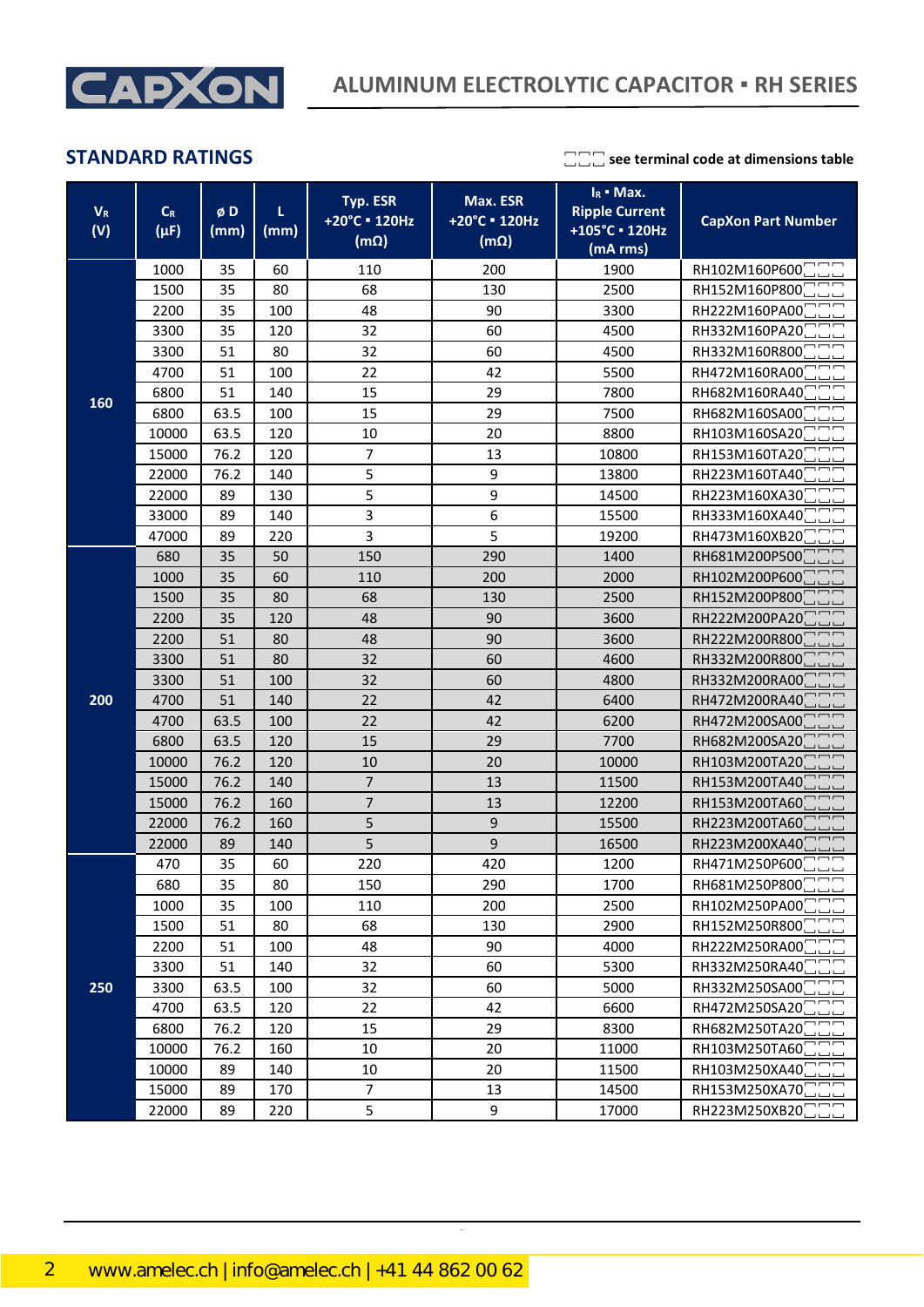

**STANDARD RATINGS see terminal code at dimensions table** 

| $V_R$<br>(V) | $\mathsf{C}_{\mathsf{R}}$<br>$(\mu F)$ | øD<br>(mm) | τ<br>(mm) | Typ. ESR<br>+20°C = 120Hz<br>$(m\Omega)$ | Max. ESR<br>+20°C = 120Hz<br>$(m\Omega)$ | $I_R$ = Max.<br><b>Ripple Current</b><br>+105°C · 120Hz<br>(mA rms) | <b>CapXon Part Number</b>   |
|--------------|----------------------------------------|------------|-----------|------------------------------------------|------------------------------------------|---------------------------------------------------------------------|-----------------------------|
|              | 330                                    | 35         | 60        | 320                                      | 600                                      | 1600                                                                | RH331M350P600               |
|              | 470                                    | 35         | 80        | 220                                      | 420                                      | 2300                                                                | RH471M350P800               |
|              | 680                                    | 35         | 100       | 150                                      | 290                                      | 3300                                                                | RH681M350PA00               |
|              | 1000                                   | 35         | 120       | 110                                      | 200                                      | 4400                                                                | RH102M350PA20               |
|              | 1000                                   | 51         | 80        | 110                                      | 200                                      | 4600                                                                | RH102M350R800               |
|              | 1500                                   | 51         | 80        | 68                                       | 130                                      | 5700                                                                | RH152M350R800               |
|              | 1500                                   | 51         | 100       | 68                                       | 130                                      | 6800                                                                | RH152M350RA00               |
|              | 2200                                   | 51         | 105       | 48                                       | 90                                       | 7700                                                                | RH222M350RA05               |
|              | 2200                                   | 51         | 120       | 48                                       | 90                                       | 8300                                                                | RH222M350RA20               |
|              | 2200                                   | 51         | 140       | 48                                       | 90                                       | 8800                                                                | RH222M350RA40               |
|              | 2700                                   | 63.5       | 80        | 39                                       | 74                                       | 8700                                                                | RH272M350S800               |
|              | 3300                                   | 63.5       | 100       | 32                                       | 60                                       | 10000                                                               | RH332M350SA00               |
|              | 3300                                   | 63.5       | 120       | 32                                       | 60                                       | 10800                                                               | RH332M350SA20               |
| 350          | 3900                                   | 63.5       | 120       | 27                                       | 51                                       | 11500                                                               | RH392M350SA20               |
|              | 4700                                   | 63.5       | 145       | 22                                       | 42                                       | 12600                                                               | RH472M350SA45               |
|              | 4700                                   | 76.2       | 105       | 22                                       | 42                                       | 12600                                                               | RH472M350TA05               |
|              | 4700                                   | 76.2       | 120       | 22                                       | 42                                       | 13000                                                               | RH472M350TA20               |
|              | 5600                                   | 76.2       | 130       | 19                                       | 36                                       | 14800                                                               | RH562M350TA30               |
|              | 6800                                   | 76.2       | 140       | 15                                       | 29                                       | 16500                                                               | RH682M350TA40               |
|              | 8200                                   | 76.2       | 160       | 13                                       | 24                                       | 20000                                                               | RH822M350TA60               |
|              | 8200                                   | 89         | 145       | 13                                       | 24                                       | 21500                                                               | RH822M350XA45               |
|              | 10000                                  | 76.2       | 160       | 10                                       | 20                                       | 21500                                                               | RH103M350TA60               |
|              | 10000                                  | 76.2       | 190       | 10                                       | 20                                       | 23000                                                               | RH103M350TA90               |
|              | 10000                                  | 89         | 140       | 10                                       | 20                                       | 23000                                                               | RH103M350XA40               |
|              | 12000                                  | 76.2       | 220       | 9                                        | 17                                       | 27500                                                               | RH123M350TB20               |
|              | 12000                                  | 89         | 170       | 9                                        | 17                                       | 28500                                                               | RH123M350XA70               |
|              | 15000                                  | 89         | 190       | $\overline{7}$                           | 13                                       | 30000                                                               | RH153M350XA90               |
|              | 18000                                  | 89         | 220       | 6                                        | 11                                       | 34000                                                               | RH183M350XB20               |
|              | 220                                    | 35         | 50        | 470                                      | 900                                      | 1400                                                                | RH221M400P500               |
|              | 330                                    | 35         | 60        | 320                                      | 600                                      | 1700                                                                | RH331M400P600               |
|              | 470                                    | 35         | 80        | 220                                      | 420                                      | 3300                                                                | RH471M400P800               |
|              | 680                                    | 35         | 120       | 150                                      | 290                                      | 3900                                                                | RH681M400PA20               |
|              | 680                                    | 51         | 80        | 150                                      | 290                                      | 4100                                                                | RH681M400R800               |
|              | 1000                                   | 51         | 80        | 110                                      | 200                                      | 4700                                                                | RH102M400R800               |
|              | 1500                                   | 51         | 105       | 68                                       | 130                                      | 6400                                                                | RH152M400RA05               |
| 400          | 1500                                   | 51         | 120       | 68                                       | 130                                      | 7000                                                                | RH152M400RA20               |
|              | 2200                                   | 51         | 130       | 48                                       | 90                                       | 9100                                                                | RH222M400RA30               |
|              | 2200                                   | 63.5       | 100       | 48                                       | 90                                       | 8300                                                                | RH222M400SA00               |
|              | 2700                                   | 63.5       | 100       | 39                                       | 74                                       | 10000                                                               | RH272M400SA00               |
|              | 3300                                   | 63.5       | 130       | 32                                       | 60                                       | 11500                                                               | RH332M400SA30               |
|              | 3300                                   | 76.2       | 105       | 32                                       | 60                                       | 11700                                                               | RH332M400TA05               |
|              | 3300                                   | 76.2       | 120       | 32                                       | 60                                       | 12200                                                               | RH332M400TA20               |
|              | 3900                                   | 76.2       | 120       | 27                                       | 51                                       | 13000                                                               | RH392M400TA20               |
|              | 4700                                   | 76.2       | 120       | 22                                       | 42                                       | 14500                                                               | RH472M400TA20 <sup>-1</sup> |

CapXon\_Ver. 001 – 03/31/2020 3 Document Number: RH series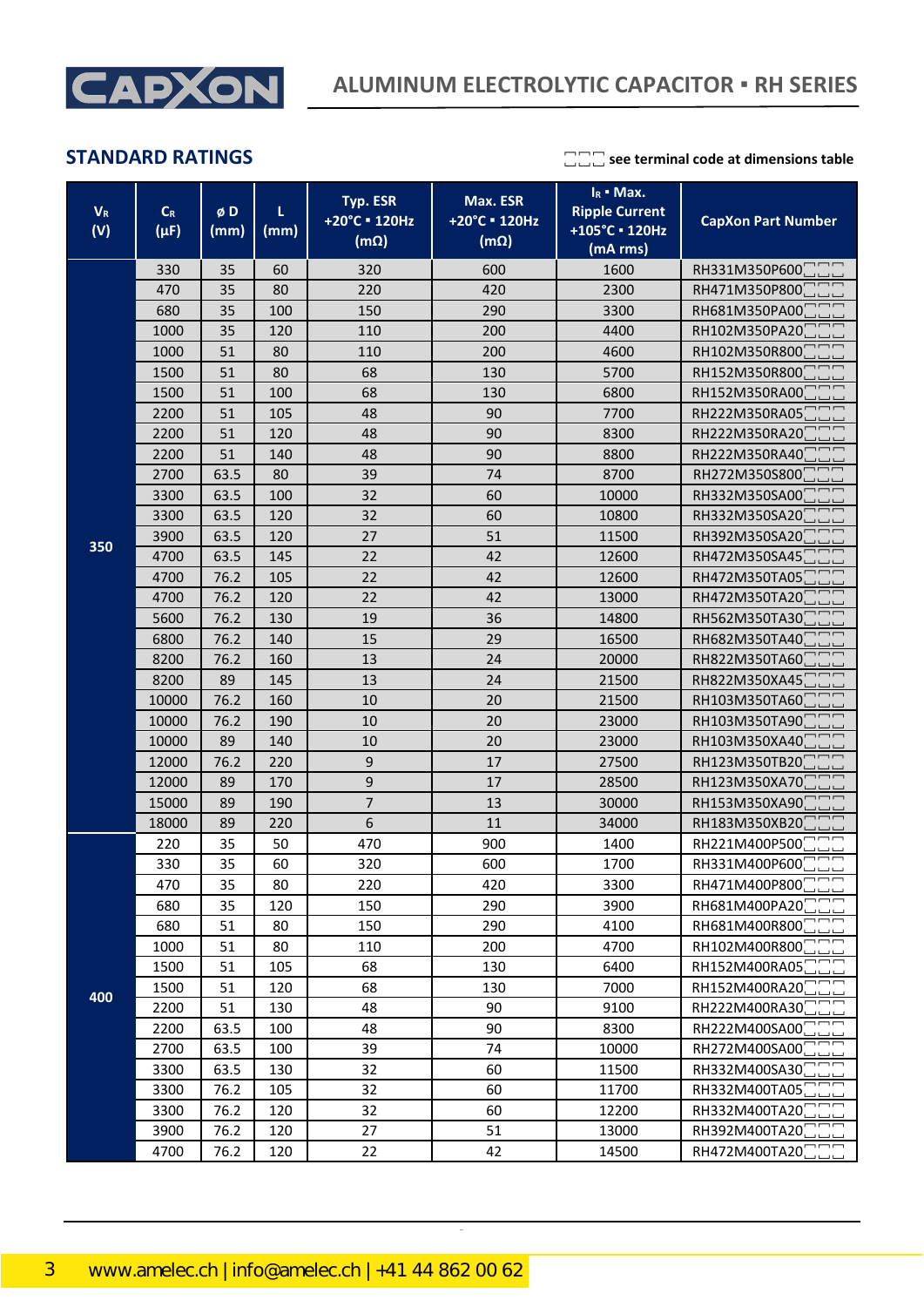

**STANDARD RATINGS**  $\Box$  see terminal code at dimensions table

| $\mathbf{V}_\text{R}$<br>(V) | $\mathsf{C}_{\mathsf{R}}$<br>$(\mu F)$ | øD<br>(mm) | L<br>(mm) | Typ. ESR<br>+20°C = 120Hz<br>$(m\Omega)$ | Max. ESR<br>+20°C = 120Hz<br>$(m\Omega)$ | $I_R$ • Max.<br><b>Ripple Current</b><br>+105°C · 120Hz<br>(mA rms) | <b>CapXon Part Number</b> |
|------------------------------|----------------------------------------|------------|-----------|------------------------------------------|------------------------------------------|---------------------------------------------------------------------|---------------------------|
|                              | 4700                                   | 76.2       | 130       | 22                                       | 42                                       | 15000                                                               | RH472M400TA30             |
|                              | 5600                                   | 76.2       | 145       | 19                                       | 36                                       | 17000                                                               | RH562M400TA45             |
|                              | 6800                                   | 76.2       | 160       | 15                                       | 29                                       | 19300                                                               | RH682M400TA60             |
| 400                          | 6800                                   | 89         | 145       | 15                                       | 29                                       | 20000                                                               | RH682M400XA45             |
|                              | 8200                                   | 89         | 160       | 13                                       | 24                                       | 22000                                                               | RH822M400XA60             |
|                              | 10000                                  | 89         | 160       | 10                                       | 20                                       | 24000                                                               | RH103M400XA60             |
|                              | 12000                                  | 89         | 180       | 9                                        | 17                                       | 28000                                                               | RH123M400XA80             |
|                              | 15000                                  | 89         | 200       | $\overline{7}$                           | 13                                       | 31000                                                               | RH153M400XB00             |
|                              | 220                                    | 35         | 50        | 470                                      | 900                                      | 1400                                                                | RH221M450P500             |
|                              | 330                                    | 35         | 60        | 320                                      | 600                                      | 1700                                                                | RH331M450P600             |
|                              | 470                                    | 35         | 80        | 220                                      | 420                                      | 3500                                                                | RH471M450P800             |
|                              | 680                                    | 35         | 120       | 150                                      | 290                                      | 4200                                                                | RH681M450PA20             |
|                              | 680                                    | 51         | 80        | 150                                      | 290                                      | 5500                                                                | RH681M450R800             |
|                              | 1000                                   | 51         | 80        | 110                                      | 200                                      | 5800                                                                | RH102M450R800             |
|                              | 1000                                   | 51         | 105       | 110                                      | 200                                      | 6500                                                                | RH102M450RA05             |
|                              | 1500                                   | 51         | 120       | 68                                       | 130                                      | 7100                                                                | RH152M450RA20             |
|                              | 2200                                   | 63.5       | 100       | 48                                       | 90                                       | 8400                                                                | RH222M450SA00             |
|                              | 2200                                   | 63.5       | 120       | 48                                       | 90                                       | 9200                                                                | RH222M450SA20             |
|                              | 2700                                   | 63.5       | 130       | 39                                       | 74                                       | 11300                                                               | RH272M450SA30             |
|                              | 3300                                   | 63.5       | 145       | 32                                       | 60                                       | 13200                                                               | RH332M450SA45             |
| 450                          | 3300                                   | 76.2       | 120       | 32                                       | 60                                       | 12700                                                               | RH332M450TA20             |
|                              | 3900                                   | 76.2       | 145       | 27                                       | 51                                       | 15000                                                               | RH392M450TA45             |
|                              | 4700                                   | 76.2       | 120       | 22                                       | 42                                       | 15000                                                               | RH472M450TA20             |
|                              | 4700                                   | 76.2       | 160       | 22                                       | 42                                       | 17000                                                               | RH472M450TA60             |
|                              | 5600                                   | 76.2       | 130       | 19                                       | 36                                       | 16000                                                               | RH562M450TA30             |
|                              | 5600                                   | 76.2       | 160       | 19                                       | 36                                       | 17800                                                               | RH562M450TA60             |
|                              | 5600                                   | 89         | 145       | 19                                       | 36                                       | 20000                                                               | RH562M450XA45             |
|                              | 6800                                   | 76.2       | 160       | 15                                       | 29                                       | 20000                                                               | RH682M450TA60             |
|                              | 6800                                   | 76.2       | 220       | 15                                       | 29                                       | 22000                                                               | RH682M450TB20             |
|                              | 6800                                   | 89         | 170       | 15                                       | 29                                       | 23000                                                               | RH682M450XA70             |
|                              | 8200                                   | 89         | 180       | 13                                       | 24                                       | 24000                                                               | RH822M450XA80             |
|                              | 10000                                  | 89         | 200       | 10                                       | 20                                       | 27000                                                               | RH103M450XB00             |
|                              | 12000                                  | 89         | 236       | 9                                        | 17                                       | 29000                                                               | RH123M450XB36             |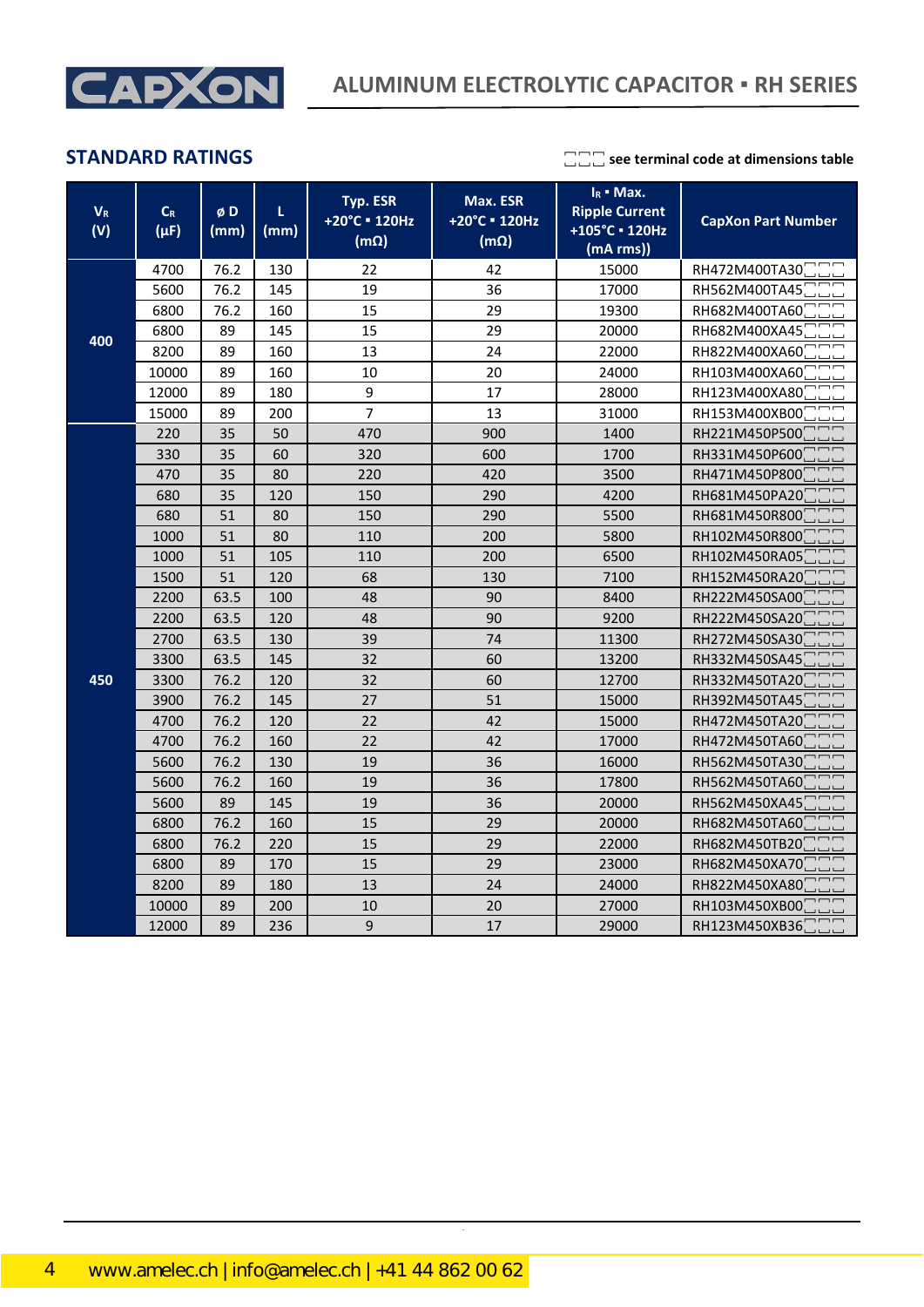

### **DIMENSIONS ▪ Ring clamp mounting ▪ All dimensions in mm**





|                 | Dimensions (mm) with insulating sleeve |                   |                       |         |             |                       |                       | <b>Terminal</b> |
|-----------------|----------------------------------------|-------------------|-----------------------|---------|-------------|-----------------------|-----------------------|-----------------|
| <b>Terminal</b> | $D \pm 2$                              | $L \pm 3$         | $L1 \pm 3$            | D1 max. | $A \pm 0.5$ | <b>Thread</b><br>(mm) | <b>Torque</b><br>(Nm) | code            |
| M <sub>5</sub>  | 35                                     | $50 - 120$        | $56.5 \approx 126.5$  | 8.3     | 12.7        | 8                     | 2                     | A50             |
| M <sub>5</sub>  | 51                                     | $50 \approx 140$  | $56.5 \approx 146.5$  | 10.3    | 22          | 8                     | 2                     | A50             |
| M <sub>5</sub>  | 63.5                                   | $80 \approx 140$  | $86.5 \approx 146.5$  | 10.3    | 28.6        | 8                     | $\overline{2}$        | A50             |
| M <sub>5</sub>  | 63.5                                   | $80 - 140$        | $86.5 \approx 146.5$  | 13      | 28.6        | 8                     | $\overline{2}$        | A53             |
| M <sub>5</sub>  | 76.2                                   | $100 \approx 240$ | $106.5 \approx 246.5$ | 10.3    | 31.8        | 12                    | 2.5                   | A50             |
| M <sub>5</sub>  | 76.2                                   | $100 - 240$       | $106.5 \approx 246.5$ | 13      | 31.8        | 12                    | 2.5                   | A53             |
| M6              | 76.2                                   | $100 \times 240$  | $106.5 \approx 246.5$ | 13      | 31.8        | 12                    | 2.5                   | A63             |
| M6              | 76.2                                   | $100 \approx 240$ | $106.5 \approx 246.5$ | 17.5    | 31.8        | 12                    | 2.5                   | A67             |
| M6              | 89                                     | $100 \approx 240$ | $106.5 \approx 246.5$ | 13      | 31.8        | 12                    | 2.5                   | A63             |
| M <sub>6</sub>  | 89                                     | $100 \approx 240$ | $106.5 \approx 246.5$ | 17.5    | 31.8        | 12                    | 2.5                   | A67             |

## **DIMENSIONS ▪ Threaded stud mounting ▪ All dimensions in mm**

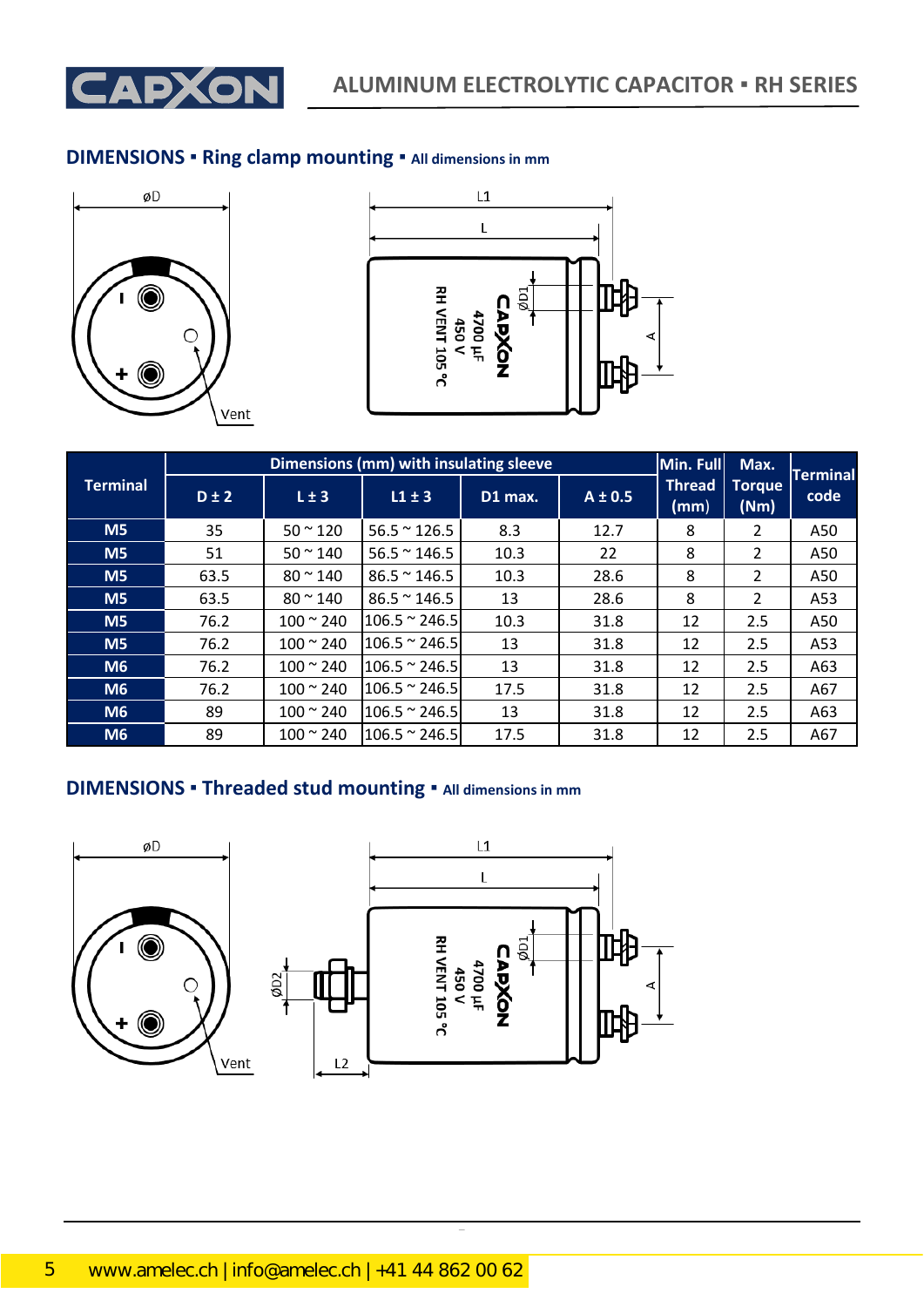



|                 | Dimensions (mm) with insulating sleeve |                   |                       |            |                        |                |                | Min. Full             | Max.                  |                         |
|-----------------|----------------------------------------|-------------------|-----------------------|------------|------------------------|----------------|----------------|-----------------------|-----------------------|-------------------------|
| <b>Terminal</b> | $D \pm 2$                              | $L \pm 3$         | $L1 \pm 3$            | $L2 \pm 1$ | D <sub>1</sub><br>max. | D <sub>2</sub> | $A \pm$<br>0.5 | <b>Thread</b><br>(mm) | <b>Torque</b><br>(Nm) | <b>Terminal</b><br>code |
| M <sub>5</sub>  | 35                                     | $50 - 120$        | $56.5 \approx 126.5$  | 12         | 8.3                    | M <sub>8</sub> | 12.7           | 8                     | 2                     | E50                     |
| M <sub>5</sub>  | 51                                     | $50 - 140$        | $56.5 \approx 146.5$  | 16         | 10.3                   | M12            | 22             | 8                     | 2                     | E50                     |
| M <sub>5</sub>  | 63.5                                   | $80 \approx 140$  | $86.5 \approx 146.5$  | 16         | 10.3                   | M12            | 28.6           | 8                     | 2                     | E50                     |
| M <sub>5</sub>  | 63.5                                   | $80 \approx 140$  | $86.5 \approx 146.5$  | 16         | 13                     | M12            | 28.6           | 8                     | 2                     | E53                     |
| M <sub>5</sub>  | 76.2                                   | $100 \approx 240$ | $106.5 \approx 246.5$ | 16         | 10.3                   | M12            | 31.8           | 12                    | 2.5                   | E50                     |
| M <sub>5</sub>  | 76.2                                   | $100 \approx 240$ | $106.5 \approx 246.5$ | 16         | 13                     | M12            | 31.8           | 12                    | 2.5                   | E53                     |
| M <sub>6</sub>  | 76.2                                   | $100 \approx 240$ | $106.5 \approx 246.5$ | 16         | 13                     | M12            | 31.8           | 12                    | 2.5                   | E63                     |
| M <sub>6</sub>  | 76.2                                   | $100 - 240$       | $106.5 \approx 246.5$ | 16         | 17.5                   | M12            | 31.8           | 12                    | 2.5                   | E67                     |
| M <sub>6</sub>  | 89                                     | $100 \approx 240$ | $106.5 \approx 246.5$ | 16         | 13                     | M12            | 31.8           | 12                    | 2.5                   | E63                     |
| M <sub>6</sub>  | 89                                     | $100 - 240$       | $106.5 \approx 246.5$ | 16         | 17.5                   | M12            | 31.8           | 12                    | 2.5                   | E67                     |

#### **DIMENSIONS ▪ Threaded stud mounting ▪ All dimensions in mm**

#### **ACCESSORIES**

- The capacitors are supplied with suitable screws, serrated washers and plain washers. Accessories are not fastened to the capacitor.
- Suitable ring clamps and further assembly material see packaging information "Accessories".

#### **MULTIPLIER K<sup>f</sup> for RIPPLE CURRENT vs. FREQUENCY**

| <b>Frequency (Hz)</b> | $F = 100$ | מרו/מחו | 300 | --  | эĸ  |
|-----------------------|-----------|---------|-----|-----|-----|
| . .                   | ◡.◡       |         | .   | ∸.J | --- |

### **PRECAUTIONS, GUIDELINES AND PACKAGING INFORMATON**

Unless otherwise agreed in individual specifications, all products are subject to our "General Precautions and Guidelines" as well as our "Packaging Information". Please refer to the following links in the table.

| ذاء                                         |                              |                  |
|---------------------------------------------|------------------------------|------------------|
| <b>General Precautions &amp; Guidelines</b> | <b>Packaging Information</b> | <b>3D Models</b> |

CapXon\_Ver. 001 – 03/31/2020 6 Document Number: RH series